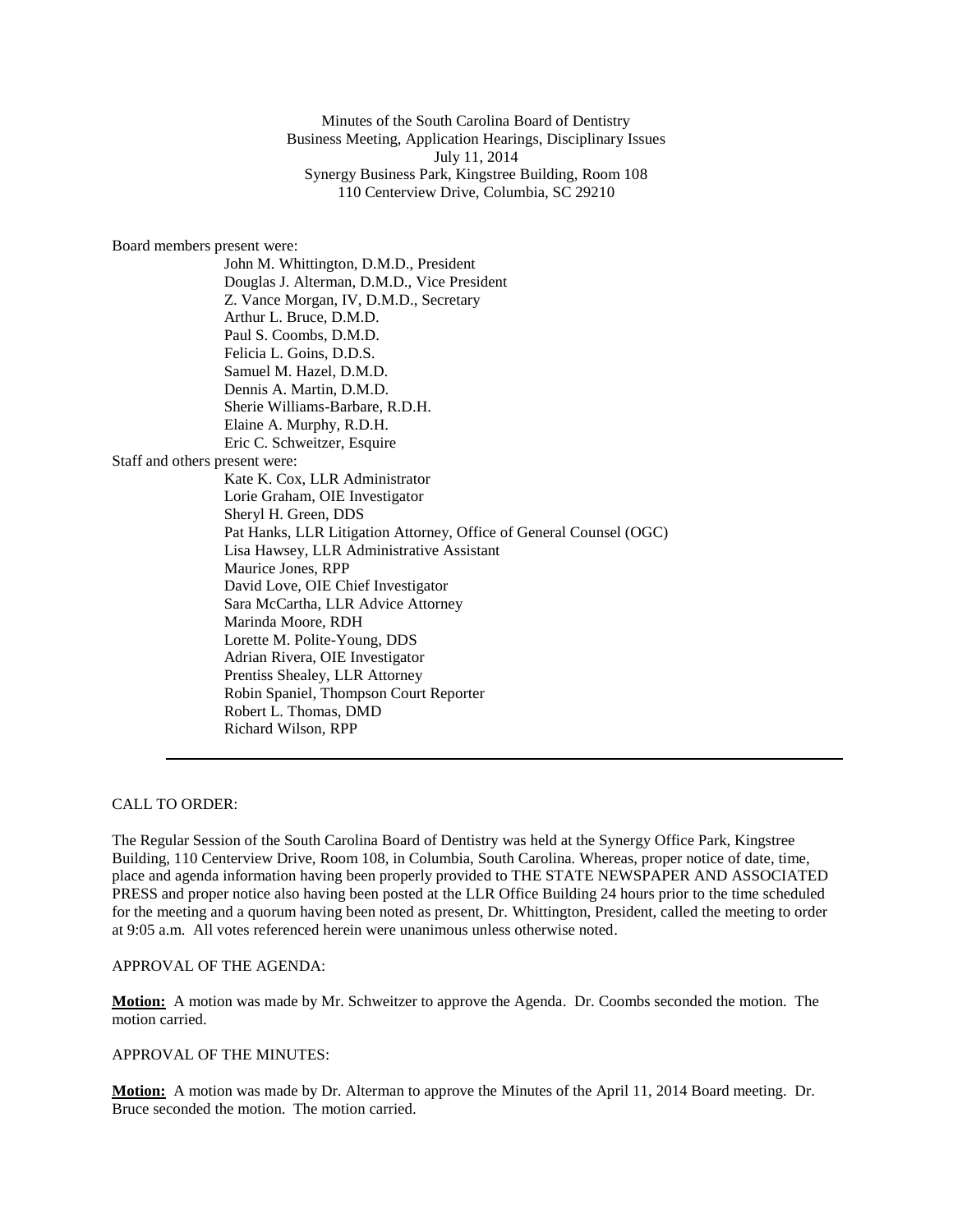## DISCIPLINARY ISSUES REPORTS:

## Investigative Review Committee (IRC) Report:

The IRC report was presented by Mr. Love.

**Motion:** A motion was made by Dr. Morgan approve the IRC report authorizing sixteen (16) Dismissals. Dr. Bruce seconded the motion. The motion carried.

**Motion:** A motion was made by Dr. Goins to approve the IRC report authorizing two (2) Formal Complaints. Dr. Morgan seconded the motion. The motion carried.

#### OIE and OGC Management Reports:

The OIE Management Reports and OGC Management Reports were presented. Both were accepted as information.

## APPLICATION HEARINGS:

#### Sheryl H. Green, DDS

An application hearing was held for Dr. Green due to yes answers in the personal history section of the application. Ms. McCartha advised the Board. Dr. Green was present and represented herself*.* A court reporter was present. The hearing commenced.

**Motion:** Dr. Coombs made a motion to go into Executive Session for legal advice. Dr. Bruce seconded the motion. The motion carried.

**Motion:** Dr. Morgan made a motion to return to Open Session. Mr. Schweitzer seconded the motion. The motion carried*.* 

**Motion:** Dr. Alterman made a motion to approve the application for licensure by examination for Dr. Green with conditions. Mr. Schweitzer seconded the motion. The motion carried. It was stated that a Public Order will be written*.*

#### Lorette M. Polite-Young, DDS

An application hearing was held for Dr. Polite-Young due to yes answers in the personal history section of the application. Ms. McCartha advised the Board. Dr. Polite-Young was present and represented herself*.* A court reporter was present. The hearing commenced.

**Motion:** Dr. Hazel made a motion to go into Executive Session for legal advice. Dr. Bruce seconded the motion. The motion carried.

**Motion:** Dr. Coombs made a motion to return to Open Session. Mr. Schweitzer seconded the motion. The motion carried*.* 

**Motion:** Dr. Bruce made a motion to not allow licensure by credentials based on Statute 40-15-275 (5) for Dr. Polite-Young and that she may apply by examinations for licensure. Mr. Schweitzer seconded the motion. The motion carried.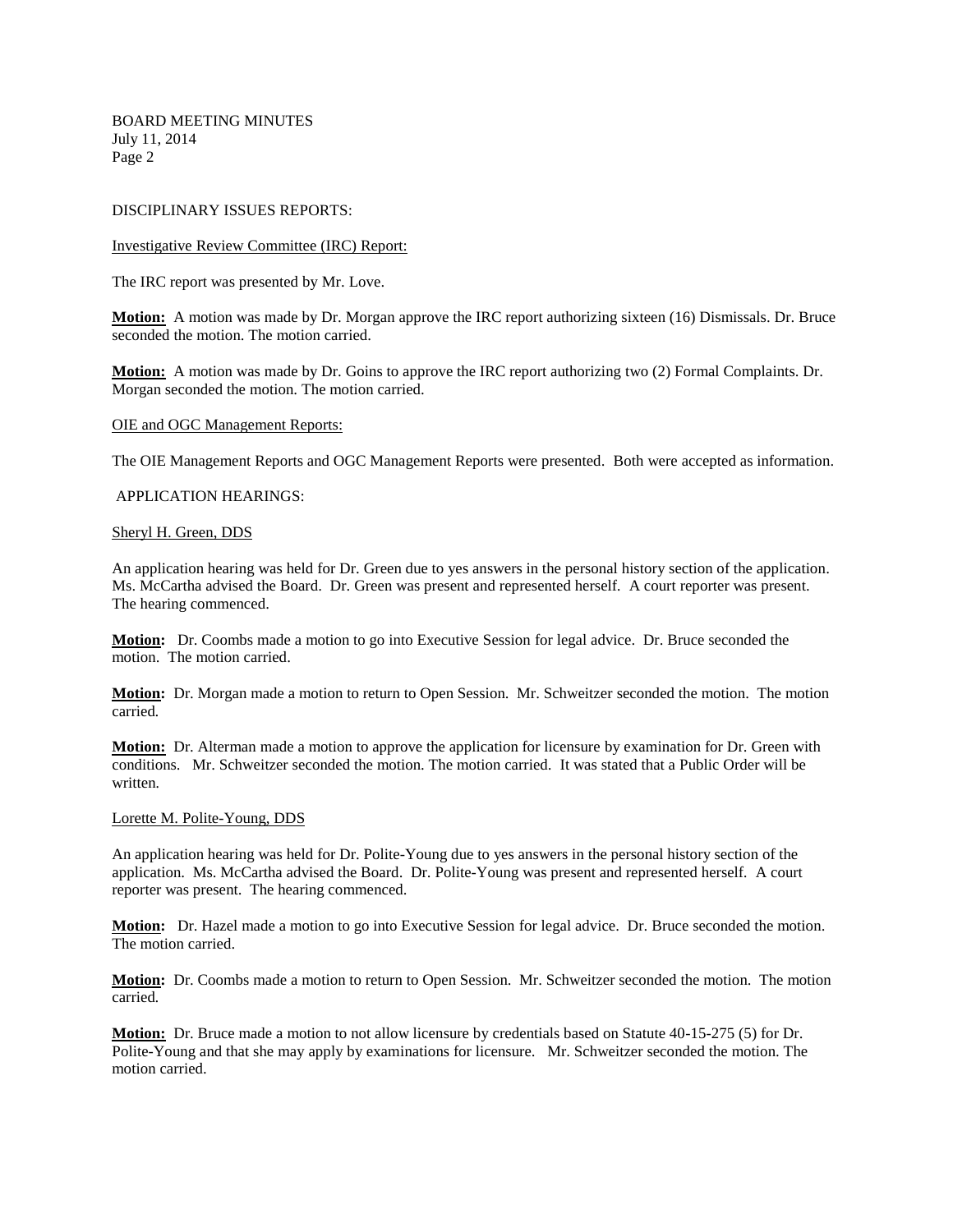### DISPLINARY ISSUES:

#### MOA with Stipulations Hearing for Cases 2010-79 and 2013-44:

These cases were postponed and will be addressed at a later date by agreement of all parties.

### MOA Hearing for Case 2013-20:

A Memorandum of Agreement with Stipulations hearing was held for Robert L. Thomas, DMD. Ms. McCartha advised the Board. The Respondent was present. Dr. Thomas represented himself. A court reporter was present. It was noted Dentistry Board hearings are closed. The hearing commenced.

**Motion:** Dr. Morgan made a motion to go into Executive Session for legal advice. Dr. Goins seconded the motion. The motion carried.

**Motion:** Mr. Schweitzer made a motion to return to Open Session. Dr. Alterman seconded the motion. The motion carried.

**Motion:** Dr. Coombs made a motion to accept the MOA, issue Public Reprimand in the matter, require a \$2500.00 fine, and place dentist on probation until he has completed the RPP program. Dr. Martin seconded the motion. The motion carried. It was stated a public order will be written.

#### Consent Order Presentation for case 2013-63:

This Consent Agreement presentation was postponed as the Agreement was not received back in Legal for the meeting date.

#### ADMINISTRATIVE REPORTS:

#### Administrative Report:

The administrative staffing report was given by Mrs. Cox who regretfully announced that Ms. McCartha will be leaving LLR and the Board of Dentistry. In thanking Ms. McCartha for her work for the South Carolina Board of Dentistry, Mr. Schweitzer made a motion to **Adopt a Resolution** to thank her and it was seconded by Dr. Morgan. He noted her hard work for the Board, her dedication to the Board and her invaluable assistance in the legislative matter regarding drafting of the Sedation Bill. The motion passed.

The Administrative Report continued to note the Board has 11,157 credentialed licensees and registrants on file. Mrs. Cox mentioned that the biennial renewal will be announced by mail and email to all licensees in October. She noted the District Seven (7) Election petitions for interested dentists are due in the Board office by July 25, 2014 and an election will be held as necessary. Mrs. Cox announced that Dr. Morgan will report on the AADB meeting in Chicago, IL held April 6 -7, 2014 at the next meeting; and dental hygienist, Sherie Williams-Barbare, reported on the CODA site visit to Midlands Tech that was done March 25 - 27, 2014. She stated details of the site visit cannot be reported due to confidentiality; however, she reported on the excellence of the program.

#### Financial Report:

Financial Report of the Board was given as information by Mrs. Cox.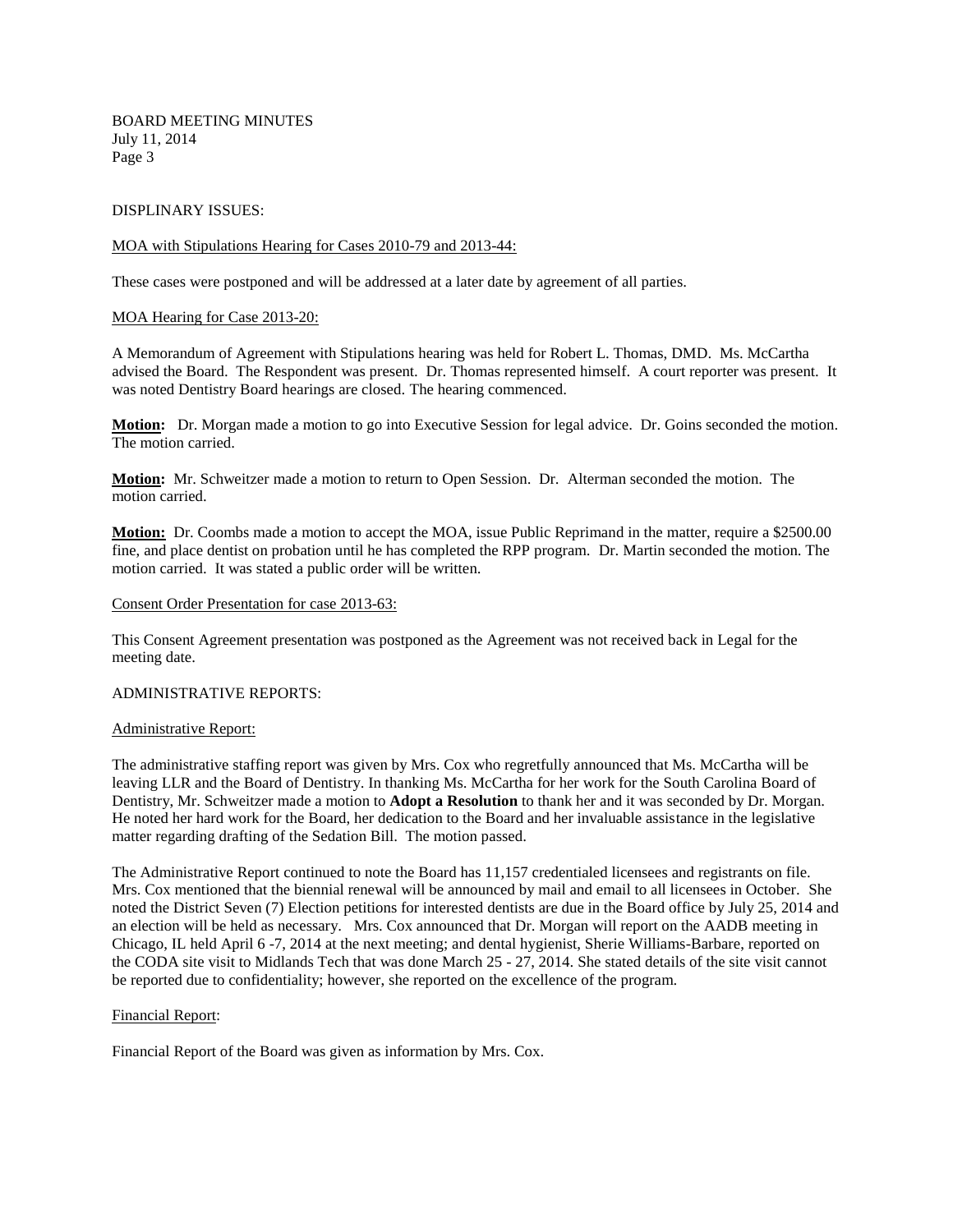## UNFINISHED BUSINESS:

## Sedation Senate Bill 1036 Report:

It was reported that the bill passed and is now Act 222. Ms McCartha noted that Regulations must be promulgated by the Board before Act 222 can take effect and fees must be set. Dr. Whittington said he will set the Committee to begin working. Ms. McCartha noted to the Board that implementation of the Sedation Act will not be ready until sometime late in 2015. The Regulations have to be passed and fees collected.

## Teeth Whitening House Bill 3949 Update:

It was reported the bill did not pass and would have to be reintroduced if there was continued public interest.

# NEW BUSINESS:

# Regulations for Sedation Act 222:

Dr. Whittington will set up a Regulations Committee with Dr. Goins, Dr. Wade, Dr. Alterman and others to begin drafting Regulations. Mrs. Cox stated she and Ms. McCartha have developed s checklist of items that the Committee might want to consider for Regulations. Ms. Cox has also asked Ms. McCartha for a letter for the Board Newsletter regarding the Sedation Act. Inspectors will need to be set up by LLR and trained for their inspections.

# DATS Radiology Safety Course:

The Dental Assisting Training School of SC applied for their radiology safety course to be reviewed by the Board. Upon review the Board did not approve DATS course based on it does not meet the requirements of SC Regulation 39-16 and does not appear to be substantially equivalent to the structured courses currently approved by the Board. DATS should not advertise that the SC Board approves the course. It was noted that any curriculum changes can be submitted for review in the future.

## Marinda Moore and Georgetown-Horry Technical College Nursing Home Rotation:

Ms. Moore made a presentation regarding Georgetown-Horry Technical College Nursing Home Rotation. Discussion followed with questions. The Board wished Ms. Moore and Georgetown-Horry well with their program and noted that general supervision by dentists was a component of the rotation procedure. If volunteer dentists were to be used it was noted that a Volunteer Clinic would need to b approved by the Board with licensed restricted volunteer dentists.

## SRTA Proxy Votes and Term for Service:

Ms. Barbare-Williams collected proxy votes from the Board members as needed. The Board asked Dr. Assey and Dr. Gordon Bray to fill out the 12 member roster. Ms. Barbare-Williams will let them know. It was discussed that Dr. David Jones is finishing his two-year term.

**Motion:** A motion was made by Dr. Alterman to nominated Dr. Dennis Martin for this term. Dr. Morgan seconded the motion. The motion passed.

## Request to Exempt Infiltration Examination:

Stephanie Beshore, RDH sent a letter of request to be exempt from the infiltration examination for certification. Discussion followed and the exemption was denied. It was stated everyone must take the certification examination.